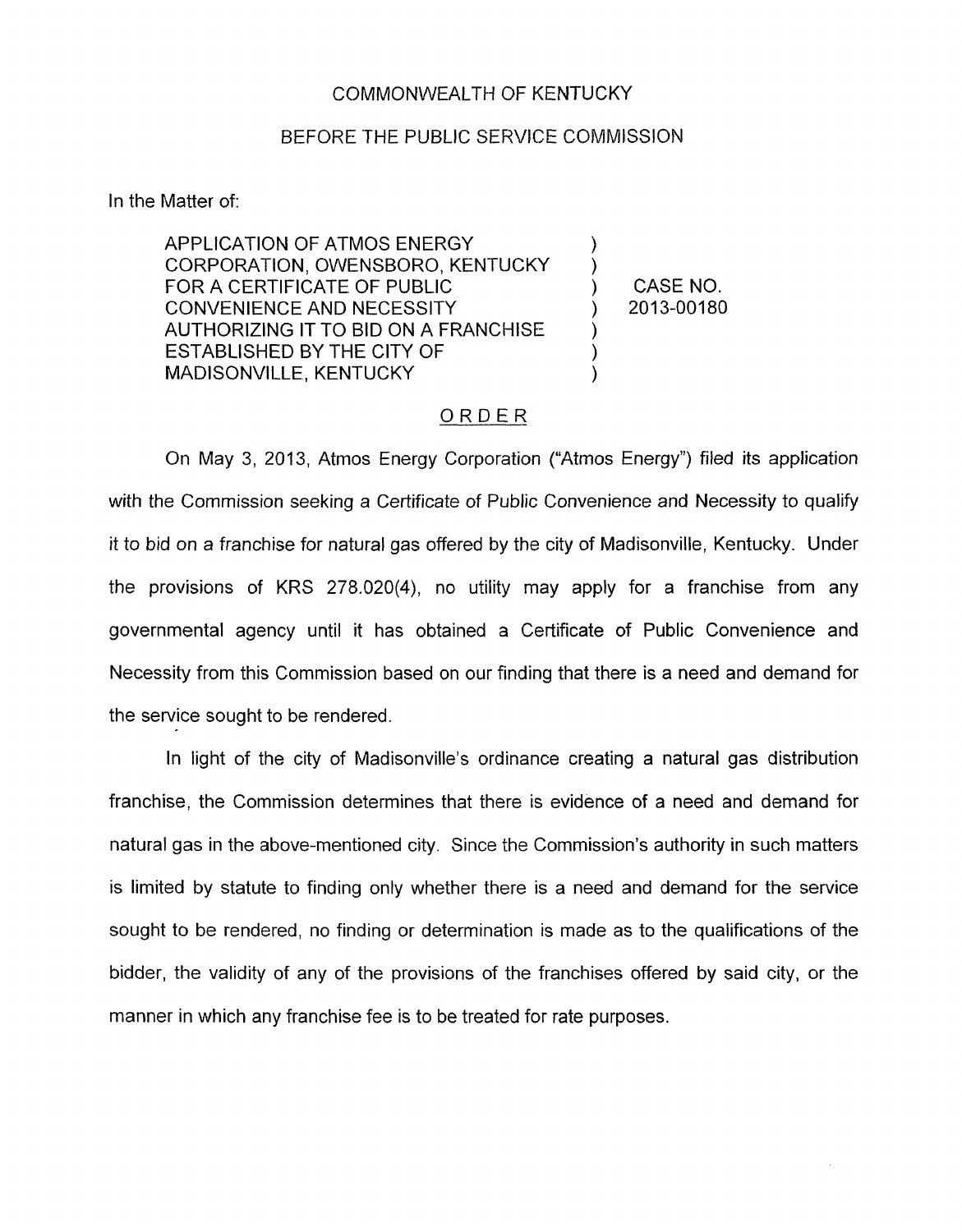IT IS THEREFORE ORDERED that:

1. Atmos Energy is granted a Certificate of Public Convenience and Necessity that authorizes it to bid on a franchise for natural gas offered by the city of Madisonville, Kentucky.

2. If Atmos Energy is not the successful bidder, Atmos Energy shall, within ten days of the award of the franchise at issue, file with the Commission a written notice stating that Atmos Energy was not the successful bidder.

3. If Atmos Energy is the successful bidder, Atmos Energy shall, within ten days of the award of the franchise at issue, file with the Commission a copy of the executed franchise agreement.

**4.** Any documents filed pursuant to ordering paragraphs 2 or 3 of this Order shall reference the number of this case and shall be electronically submitted via the Commission's electronic Tariff Filing System.

5. This Order shall not be construed as granting a Certificate of Public Convenience and Necessity to construct utility facilities in said city.

By the Commission



**ATTE** ∉ */D*∦ector Exectifi

Case No. 2013-00180